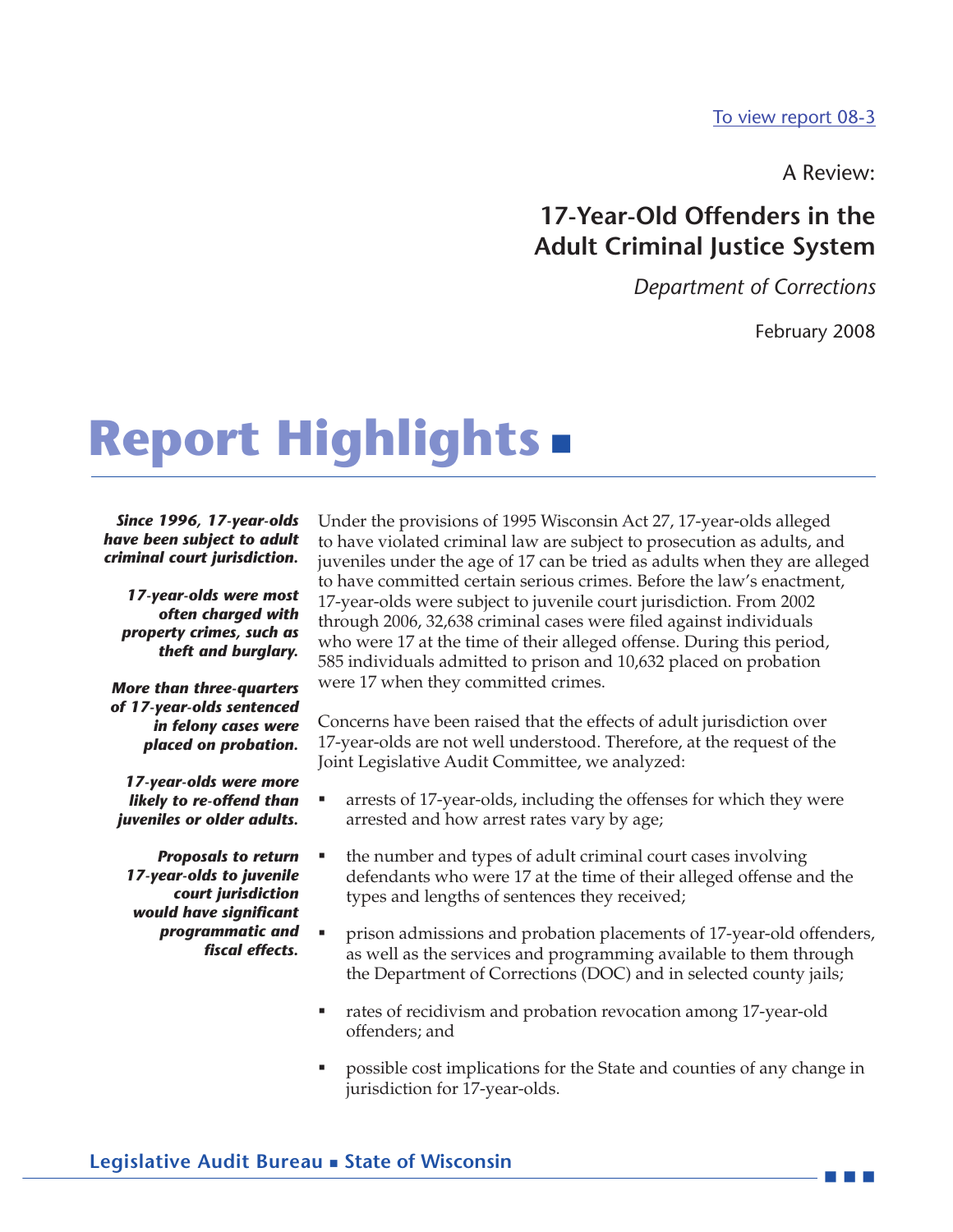#### **Arrests**

**Key Facts and Findings**

*An average of 29,626 arrests of 17-year-olds were made in each year from 2001 through 2005.*

*In 2006, 6,557 cases against 17-year-olds were filed in criminal court.*

*17-year-olds accounted for less than 5.0 percent of jail bookings.*

*From 2002 through 2006, 585 17-year-old offenders were admitted to prison and 10,632 were placed on probation.*

> *Fewer than one-half of 17-year-old offenders successfully completed probation.*

*County expenditures for juvenile corrections could increase \$53.5 million if 17-year-olds return to juvenile court jurisdiction.*

From 2001 through 2005, an average of 29,626 17-year-olds were arrested each year. During this period, 17-year-olds were 1.5 percent of Wisconsin's total population but accounted for 6.7 percent of arrests.

Arrest rates for 17-year-olds were similar to those for 16-, 18-, and 19-year-olds. They were significantly higher than those for persons 21 and older.

The crimes for which 17-year-olds were arrested varied. Status offenses in which the individual's age is a factor, such as curfew violations or underage drinking, accounted for more than one-quarter of arrests. Crimes against persons, primarily assaults, accounted for 5.0 percent.

## **Court Proceedings**

District attorneys have several options for handling cases after an arrest has been made. They may decline prosecution, refer the case to a deferred prosecution or diversion program, or prosecute the case by filing charges in circuit court.

We reviewed data from 2002 through 2006 for criminal cases filed in circuit court against individuals who were 17 at the time of their alleged offense. During this period, 17-year-olds were most commonly charged with property crimes,





such as theft and burglary, which accounted for 29.8 percent of cases filed.

In approximately two-thirds of the cases filed against 17-year-olds in 2006, the most serious charge was a misdemeanor. Approximately one-third of cases included felony charges.

We also reviewed Wisconsin Sentencing Commission data on sentencing in cases that were filed as felonies. Seventeen-year-old offenders were generally more likely to be placed on probation and less likely to receive prison sentences than older offenders.

The average term of probation for 17-year-old offenders was 2.8 years, and the average prison sentence was 3.6 years. The percentage of 17-year-old offenders sent to prison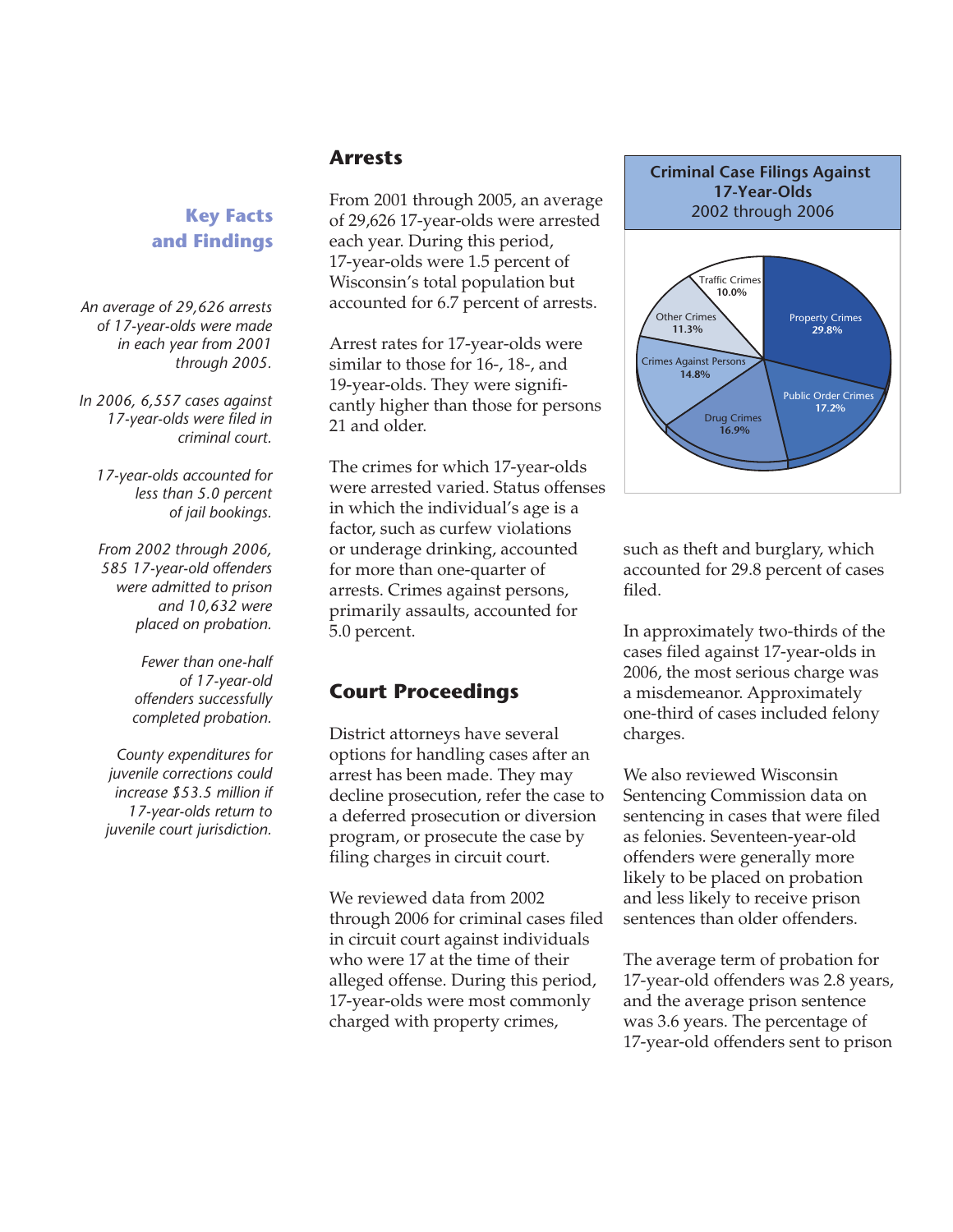varied by county, by gender, and by race/ethnicity. For example, 21.3 percent of African-American offenders and 19.4 percent of Hispanic/Latino offenders who were convicted in felony cases were sentenced to prison, compared to 4.2 percent of white offenders.

# **County Jails**

There are no statewide data on the number of 17-year-olds held in jail, but 17-year-olds accounted for a relatively small percentage of all bookings in five counties we visited.

17-year-olds were most often booked into jail for public order offenses, such as disorderly conduct. Property crimes such as theft and criminal damage to property were the second-most-frequent reason for booking.

Most 17-year-olds were jailed for less than one week, but a small number were jailed for one year or more. Educational services were typically provided in the five counties we visited, but rehabilitation programs available to 17-year-olds were minimal.

#### **Adult Correctional System**

From 2002 through 2006, 11,217 individuals who were 17 at the time of their offense first entered the adult correctional system. As noted, 10,632 were placed on probation and 585 were admitted to prison.

Milwaukee County was the convicting county for 379 of the prison admissions, or 64.8 percent.

Most 17-year-old offenders entering the adult correctional system were convicted of crimes against persons, which are typically violent crimes. Robbery was the most common crime committed by those admitted to prison, while assault and battery were most common among those placed on probation.

Limited information is available on the educational programming and other services available to 17-year-old offenders in the adult correctional system. Of the 585 17-year-old offenders admitted to prison from 2002 through 2006, 429 participated in education programs.

In a detailed file review for a sample of 37 17-year-old offenders who were admitted to prison in 2002, we found that 17 earned high school equivalency diplomas while incarcerated.

Among the 37 inmates in our sample, 20 were identified as having moderate or serious alcohol and other drug abuse (AODA) problems. There are waiting lists for AODA and other treatment programs.

## **Recidivism**

The extent to which 17-year-old offenders successfully complete their sentences and avoid future criminal activity can be measured in several ways.

We reviewed revocations of probation, which measure the extent to which terms of probation have been violated. We found that fewer than one-half of the 17-year-old offenders who were placed on probation from 2002 through 2006 completed probation successfully.

We also reviewed recidivism, or subsequent criminal behavior after incarceration. 17-year-old offenders released from prison had a higher reincarceration rate than either juveniles or older adults.



<sup>&</sup>lt;sup>1</sup> Rates for juveniles measured at 2-year and 4-year intervals; rates for adults measured at 3-year interval.